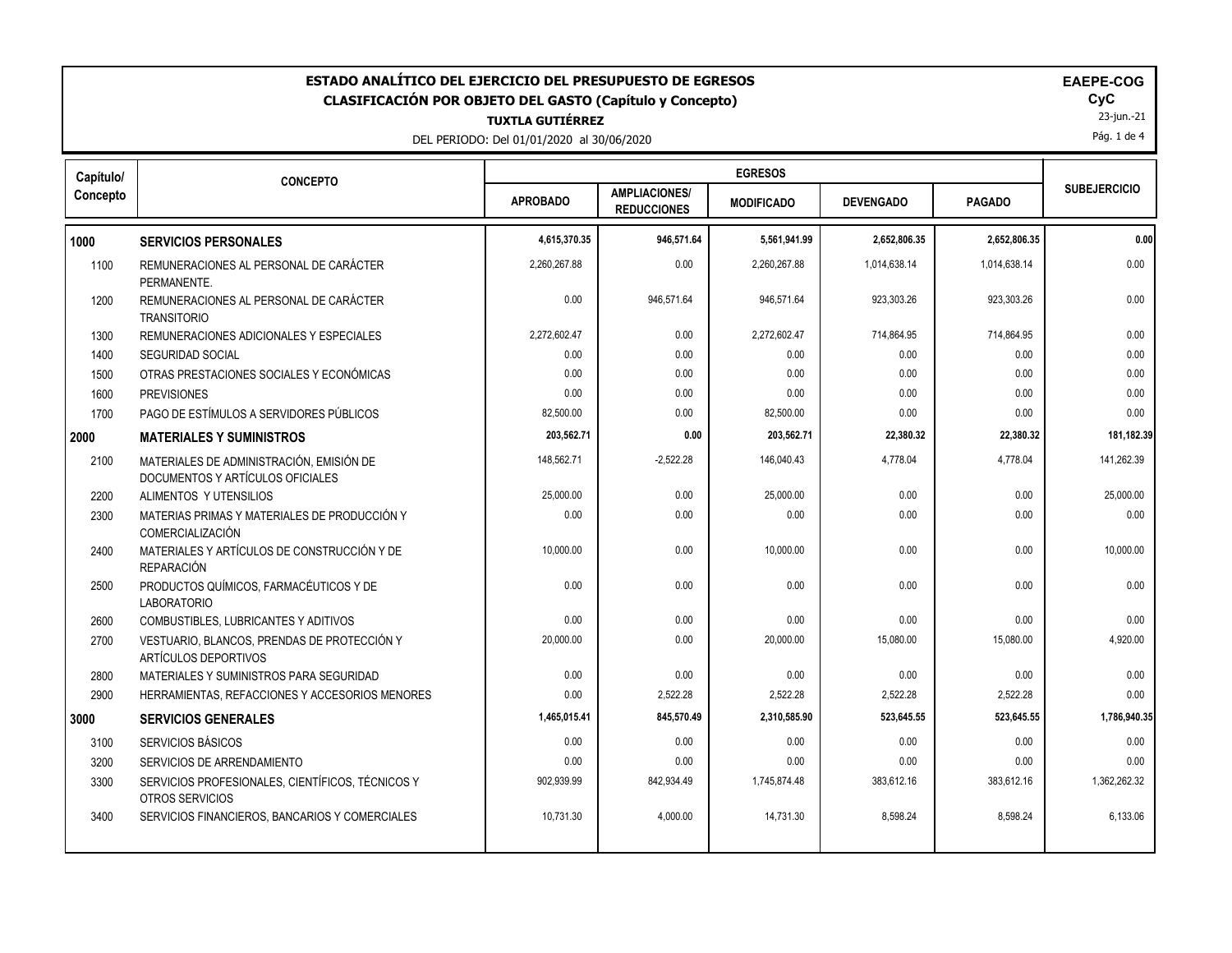| ESTADO ANALÍTICO DEL EJERCICIO DEL PRESUPUESTO DE EGRESOS<br><b>EAEPE-COG</b><br>CyC<br><b>CLASIFICACIÓN POR OBJETO DEL GASTO (Capítulo y Concepto)</b><br>23-jun.-21<br><b>TUXTLA GUTIÉRREZ</b><br>Pág. 2 de 4<br>DEL PERIODO: Del 01/01/2020 al 30/06/2020 |                                                                       |                 |                                            |                   |                  |               |                     |
|--------------------------------------------------------------------------------------------------------------------------------------------------------------------------------------------------------------------------------------------------------------|-----------------------------------------------------------------------|-----------------|--------------------------------------------|-------------------|------------------|---------------|---------------------|
| Capítulo/                                                                                                                                                                                                                                                    | <b>CONCEPTO</b>                                                       |                 |                                            | <b>EGRESOS</b>    |                  |               |                     |
| Concepto                                                                                                                                                                                                                                                     |                                                                       | <b>APROBADO</b> | <b>AMPLIACIONES/</b><br><b>REDUCCIONES</b> | <b>MODIFICADO</b> | <b>DEVENGADO</b> | <b>PAGADO</b> | <b>SUBEJERCICIO</b> |
| 3500                                                                                                                                                                                                                                                         | SERVICIOS DE INSTALACIÓN, REPARACIÓN,<br>MANTENIMIENTO Y CONSERVACIÓN | 123.493.97      | 2,636.00                                   | 126,129.97        | 16,030.52        | 16,030.52     | 110,099.45          |
| 3600                                                                                                                                                                                                                                                         | SERVICIOS DE COMUNICACIÓN SOCIAL Y PUBLICIDAD                         | 66,500.00       | 0.00                                       | 66,500.00         | 0.00             | 0.00          | 66,500.00           |
| 3700                                                                                                                                                                                                                                                         | SERVICIOS DE TRASLADO Y VIÁTICOS                                      | 131,669.19      | 0.00                                       | 131,669.19        | 18,490.15        | 18,490.15     | 113,179.04          |
| 3800                                                                                                                                                                                                                                                         | <b>SERVICIOS OFICIALES</b>                                            | 130,000.00      | $-4,000.00$                                | 126,000.00        | 48,402.48        | 48,402.48     | 77,597.52           |
| 3900                                                                                                                                                                                                                                                         | OTROS SERVICIOS GENERALES                                             | 99,680.96       | 0.00                                       | 99,680.96         | 48,512.00        | 48,512.00     | 51,168.96           |
| 4000                                                                                                                                                                                                                                                         | TRANSFERENCIAS, ASIGNACIONES, SUBSIDIOS Y OTRAS AYI                   | 244,489.29      | 0.00                                       | 244,489.29        | 0.00             | 0.00          | 244,489.29          |
| 4100                                                                                                                                                                                                                                                         | TRANSFERENCIAS INTERNAS Y ASIGNACIONES AL SECTOR<br>PÚBLICO           | 0.00            | 0.00                                       | 0.00              | 0.00             | 0.00          | 0.00                |
| 4200                                                                                                                                                                                                                                                         | TRANSFERENCIAS AL RESTO DEL SECTOR PÚBLICO                            | 0.00            | 0.00                                       | 0.00              | 0.00             | 0.00          | 0.00                |
| 4300                                                                                                                                                                                                                                                         | <b>SUBSIDIOS Y SUBVENCIONES</b>                                       | 219,489.29      | 0.00                                       | 219,489.29        | 0.00             | 0.00          | 219,489.29          |
| 4400                                                                                                                                                                                                                                                         | <b>AYUDAS SOCIALES</b>                                                | 25,000.00       | 0.00                                       | 25,000.00         | 0.00             | 0.00          | 25,000.00           |
| 4500                                                                                                                                                                                                                                                         | PENSIONES Y JUBILACIONES                                              | 0.00            | 0.00                                       | 0.00              | 0.00             | 0.00          | 0.00                |
| 4600                                                                                                                                                                                                                                                         | TRANSFERENCIAS A FIDEICOMISOS, MANDATOS Y OTROS<br>ANÁLOGOS           | 0.00            | 0.00                                       | 0.00              | 0.00             | 0.00          | 0.00                |
| 4700                                                                                                                                                                                                                                                         | TRANSFERENCIAS A LA SEGURIDAD SOCIAL                                  | 0.00            | 0.00                                       | 0.00              | 0.00             | 0.00          | 0.00                |
| 4800                                                                                                                                                                                                                                                         | <b>DONATIVOS</b>                                                      | 0.00            | 0.00                                       | 0.00              | 0.00             | 0.00          | 0.00                |
| 4900                                                                                                                                                                                                                                                         | <b>TRANSFERENCIAS AL EXTERIOR</b>                                     | 0.00            | 0.00                                       | 0.00              | 0.00             | 0.00          | 0.00                |
| 5000                                                                                                                                                                                                                                                         | BIENES MUEBLES, INMUEBLES E INTANGIBLES                               | 110,000.00      | 0.00                                       | 110,000.00        | 78,824.40        | 78,824.40     | 31,175.60           |
| 5100                                                                                                                                                                                                                                                         | MOBILIARIO Y EQUIPO DE ADMINISTRACIÓN                                 | 110,000.00      | $-11,516.61$                               | 98,483.39         | 67,307.79        | 67,307.79     | 31,175.60           |
| 5200                                                                                                                                                                                                                                                         | MOBILIARIO Y EQUIPO EDUCACIONAL Y RECREATIVO                          | 0.00            | 0.00                                       | 0.00              | 0.00             | 0.00          | 0.00                |
| 5300                                                                                                                                                                                                                                                         | EQUIPO E INSTRUMENTAL MÉDICO Y DE LABORATORIO                         | 0.00            | 0.00                                       | 0.00              | 0.00             | 0.00          | 0.00                |
| 5400                                                                                                                                                                                                                                                         | VEHÍCULOS Y EQUIPO DE TRANSPORTE                                      | 0.00            | 0.00                                       | 0.00              | 0.00             | 0.00          | 0.00                |
| 5500                                                                                                                                                                                                                                                         | EQUIPO DE DEFENSA Y SEGURIDAD                                         | 0.00            | 0.00                                       | 0.00              | 0.00             | 0.00          | 0.00                |
| 5600                                                                                                                                                                                                                                                         | MAQUINARIA. OTROS EQUIPOS Y HERRAMIENTAS                              | 0.00            | 11,516.61                                  | 11,516.61         | 11,516.61        | 11,516.61     | 0.00                |
| 5700                                                                                                                                                                                                                                                         | <b>ACTIVOS BIOLÓGICOS</b>                                             | 0.00            | 0.00                                       | 0.00              | 0.00             | 0.00          | 0.00                |
| 5800                                                                                                                                                                                                                                                         | <b>BIENES INMUEBLES</b>                                               | 0.00            | 0.00                                       | 0.00              | 0.00             | 0.00          | 0.00                |
| 5900                                                                                                                                                                                                                                                         | <b>ACTIVOS INTANGIBLES</b>                                            | 0.00            | 0.00                                       | 0.00              | 0.00             | 0.00          | 0.00                |
| 6000                                                                                                                                                                                                                                                         | <b>INVERSIÓN PÚBLICA</b>                                              | 0.00            | 0.00                                       | 0.00              | 0.00             | 0.00          | 0.00                |
| 6100                                                                                                                                                                                                                                                         | OBRA PÚBLICA EN BIENES DE DOMINIO PÚBLICO                             | 0.00            | 0.00                                       | 0.00              | 0.00             | 0.00          | 0.00                |
| 6200                                                                                                                                                                                                                                                         | OBRA PÚBLICA EN BIENES DE DOMINIO PROPIO                              | 0.00            | 0.00                                       | 0.00              | 0.00             | 0.00          | 0.00                |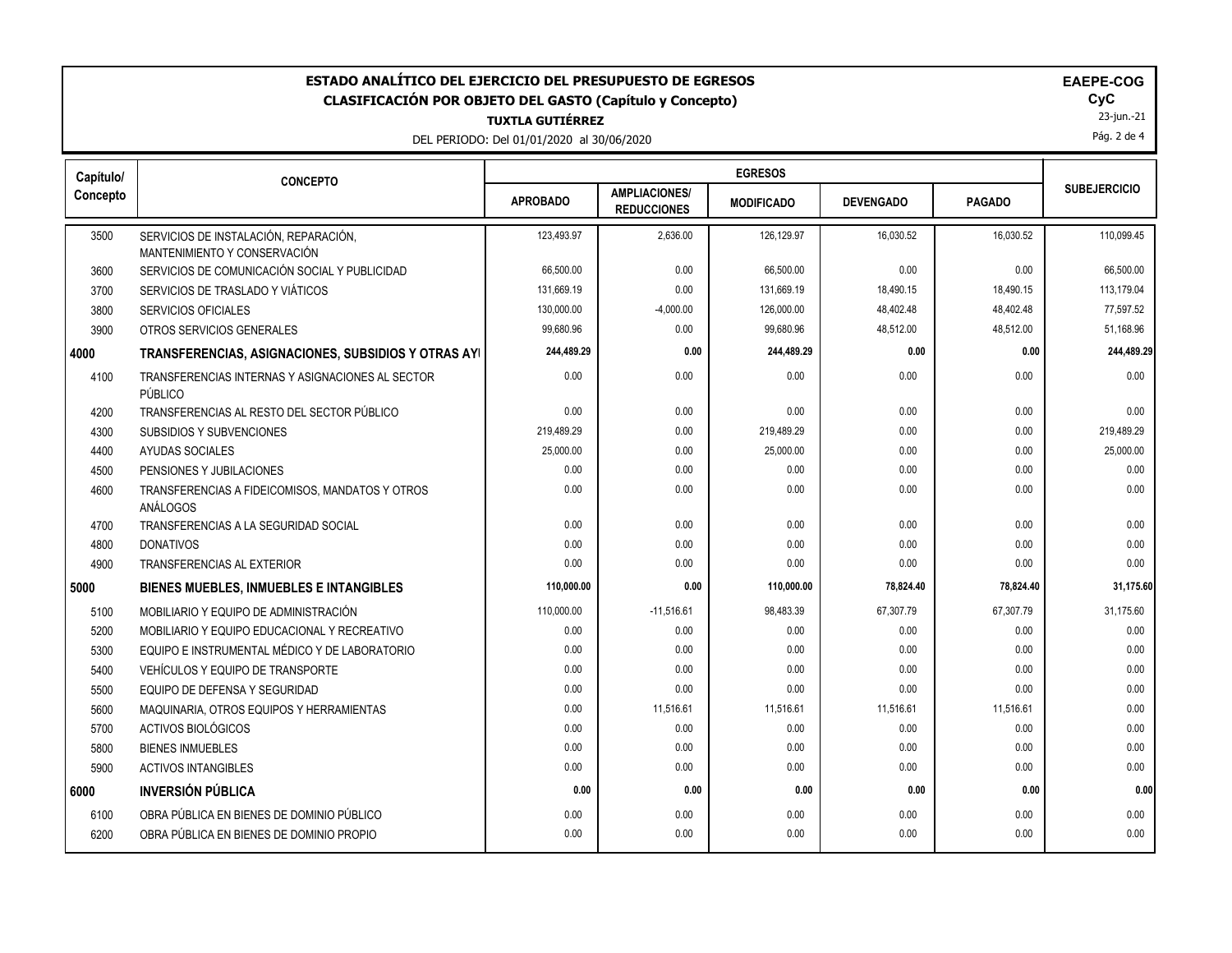| <b>EGRESOS</b><br>Capítulo/<br><b>CONCEPTO</b><br><b>SUBEJERCICIO</b><br><b>AMPLIACIONES/</b><br><b>APROBADO</b><br><b>PAGADO</b><br><b>DEVENGADO</b><br><b>MODIFICADO</b><br><b>REDUCCIONES</b><br>0.00<br>0.00<br>0.00<br>0.00<br>0.00<br>6300<br>PROYECTOS PRODUCTIVOS Y ACCIONES DE FOMENTO<br>0.00<br>0.00<br>0.00<br>0.00<br>0.00<br><b>INVERSIONES FINANCIERAS Y OTRAS PROVISIONES</b><br>0.00<br>0.00<br>0.00<br>0.00<br>0.00<br>7100<br>INVERSIONES PARA EL FOMENTO DE ACTIVIDADES<br><b>PRODUCTIVAS</b><br>0.00<br>0.00<br>0.00<br>0.00<br>0.00<br>0.00<br>7200<br>ACCIONES Y PARTICIPACIONES DE CAPITAL<br>0.00<br>0.00<br>0.00<br>0.00<br>COMPRA DE TÍTULOS Y VALORES<br>0.00<br>0.00<br>7300<br>CONCESIÓN DE PRÉSTAMOS<br>0.00<br>0.00<br>7400<br>0.00<br>0.00<br>0.00<br>0.00<br>0.00<br>0.00<br>0.00<br>0.00<br>0.00<br>0.00<br>INVERSIONES EN FIDEICOMISOS, MANDATOS Y OTROS<br>7500<br>ANÁLOGOS<br>0.00<br>0.00<br>0.00<br>0.00<br>7600<br>OTRAS INVERSIONES FINANCIERAS<br>0.00<br>0.00<br>7900<br>0.00<br>0.00<br>0.00<br>0.00<br>0.00<br>PROVISIONES PARA CONTINGENCIAS Y OTRAS<br>EROGACIONES ESPECIALES<br>0.00<br>0.00<br>0.00<br>0.00<br>0.00<br><b>PARTICIPACIONES Y APORTACIONES</b><br><b>PARTICIPACIONES</b><br>0.00<br>0.00<br>0.00<br>0.00<br>0.00<br>8100<br>0.00<br>0.00<br>0.00<br>0.00<br>0.00<br>0.00<br>8300<br><b>APORTACIONES</b><br><b>CONVENIOS</b><br>0.00<br>0.00<br>0.00<br>8500<br>0.00<br>0.00<br><b>DEUDA PÚBLICA</b><br>0.00<br>0.00<br>0.00<br>0.00<br>0.00<br>9000<br>AMORTIZACIÓN DE LA DEUDA PÚBLICA<br>0.00<br>0.00<br>0.00<br>0.00<br>0.00<br>9100<br>0.00<br>0.00<br>0.00<br>9200<br>INTERESES DE LA DEUDA PÚBLICA<br>0.00<br>0.00<br>0.00<br>0.00<br>0.00<br>0.00<br>0.00<br>0.00<br>9300<br>COMISIONES DE LA DEUDA PÚBLICA<br>0.00<br>GASTOS DE LA DEUDA PÚBLICA<br>0.00<br>0.00<br>0.00<br>0.00<br>0.00<br>9400<br>0.00<br>0.00<br>0.00<br>0.00<br>0.00<br>0.00<br>0.00<br>9500<br><b>COSTO POR COBERTURAS</b><br>0.00<br>0.00<br>0.00<br>0.00<br>9600<br>APOYOS FINANCIEROS<br>0.00<br>0.00<br>0.00<br>0.00<br>0.00<br>0.00<br>0.00<br>0.00<br>ADEUDOS DE EJERCICIOS FISCALES ANTERIORES<br>9900<br>(ADEFAS) | ESTADO ANALÍTICO DEL EJERCICIO DEL PRESUPUESTO DE EGRESOS<br>EAEPE-COG<br>CyC<br><b>CLASIFICACIÓN POR OBJETO DEL GASTO (Capítulo y Concepto)</b><br>23-jun.-21<br><b>TUXTLA GUTIÉRREZ</b><br>Pág. 3 de 4<br>DEL PERIODO: Del 01/01/2020 al 30/06/2020 |  |  |  |  |  |  |          |
|------------------------------------------------------------------------------------------------------------------------------------------------------------------------------------------------------------------------------------------------------------------------------------------------------------------------------------------------------------------------------------------------------------------------------------------------------------------------------------------------------------------------------------------------------------------------------------------------------------------------------------------------------------------------------------------------------------------------------------------------------------------------------------------------------------------------------------------------------------------------------------------------------------------------------------------------------------------------------------------------------------------------------------------------------------------------------------------------------------------------------------------------------------------------------------------------------------------------------------------------------------------------------------------------------------------------------------------------------------------------------------------------------------------------------------------------------------------------------------------------------------------------------------------------------------------------------------------------------------------------------------------------------------------------------------------------------------------------------------------------------------------------------------------------------------------------------------------------------------------------------------------------------------------------------------------------------------------------------------------------------------------------------------------------------------------------------------------------------------------------------------------------------------------------|-------------------------------------------------------------------------------------------------------------------------------------------------------------------------------------------------------------------------------------------------------|--|--|--|--|--|--|----------|
|                                                                                                                                                                                                                                                                                                                                                                                                                                                                                                                                                                                                                                                                                                                                                                                                                                                                                                                                                                                                                                                                                                                                                                                                                                                                                                                                                                                                                                                                                                                                                                                                                                                                                                                                                                                                                                                                                                                                                                                                                                                                                                                                                                        |                                                                                                                                                                                                                                                       |  |  |  |  |  |  |          |
|                                                                                                                                                                                                                                                                                                                                                                                                                                                                                                                                                                                                                                                                                                                                                                                                                                                                                                                                                                                                                                                                                                                                                                                                                                                                                                                                                                                                                                                                                                                                                                                                                                                                                                                                                                                                                                                                                                                                                                                                                                                                                                                                                                        | Concepto                                                                                                                                                                                                                                              |  |  |  |  |  |  |          |
|                                                                                                                                                                                                                                                                                                                                                                                                                                                                                                                                                                                                                                                                                                                                                                                                                                                                                                                                                                                                                                                                                                                                                                                                                                                                                                                                                                                                                                                                                                                                                                                                                                                                                                                                                                                                                                                                                                                                                                                                                                                                                                                                                                        |                                                                                                                                                                                                                                                       |  |  |  |  |  |  | 0.00     |
|                                                                                                                                                                                                                                                                                                                                                                                                                                                                                                                                                                                                                                                                                                                                                                                                                                                                                                                                                                                                                                                                                                                                                                                                                                                                                                                                                                                                                                                                                                                                                                                                                                                                                                                                                                                                                                                                                                                                                                                                                                                                                                                                                                        | 7000                                                                                                                                                                                                                                                  |  |  |  |  |  |  | 0.00     |
|                                                                                                                                                                                                                                                                                                                                                                                                                                                                                                                                                                                                                                                                                                                                                                                                                                                                                                                                                                                                                                                                                                                                                                                                                                                                                                                                                                                                                                                                                                                                                                                                                                                                                                                                                                                                                                                                                                                                                                                                                                                                                                                                                                        |                                                                                                                                                                                                                                                       |  |  |  |  |  |  | 0.00     |
|                                                                                                                                                                                                                                                                                                                                                                                                                                                                                                                                                                                                                                                                                                                                                                                                                                                                                                                                                                                                                                                                                                                                                                                                                                                                                                                                                                                                                                                                                                                                                                                                                                                                                                                                                                                                                                                                                                                                                                                                                                                                                                                                                                        |                                                                                                                                                                                                                                                       |  |  |  |  |  |  |          |
|                                                                                                                                                                                                                                                                                                                                                                                                                                                                                                                                                                                                                                                                                                                                                                                                                                                                                                                                                                                                                                                                                                                                                                                                                                                                                                                                                                                                                                                                                                                                                                                                                                                                                                                                                                                                                                                                                                                                                                                                                                                                                                                                                                        |                                                                                                                                                                                                                                                       |  |  |  |  |  |  |          |
|                                                                                                                                                                                                                                                                                                                                                                                                                                                                                                                                                                                                                                                                                                                                                                                                                                                                                                                                                                                                                                                                                                                                                                                                                                                                                                                                                                                                                                                                                                                                                                                                                                                                                                                                                                                                                                                                                                                                                                                                                                                                                                                                                                        |                                                                                                                                                                                                                                                       |  |  |  |  |  |  |          |
|                                                                                                                                                                                                                                                                                                                                                                                                                                                                                                                                                                                                                                                                                                                                                                                                                                                                                                                                                                                                                                                                                                                                                                                                                                                                                                                                                                                                                                                                                                                                                                                                                                                                                                                                                                                                                                                                                                                                                                                                                                                                                                                                                                        |                                                                                                                                                                                                                                                       |  |  |  |  |  |  |          |
|                                                                                                                                                                                                                                                                                                                                                                                                                                                                                                                                                                                                                                                                                                                                                                                                                                                                                                                                                                                                                                                                                                                                                                                                                                                                                                                                                                                                                                                                                                                                                                                                                                                                                                                                                                                                                                                                                                                                                                                                                                                                                                                                                                        |                                                                                                                                                                                                                                                       |  |  |  |  |  |  |          |
|                                                                                                                                                                                                                                                                                                                                                                                                                                                                                                                                                                                                                                                                                                                                                                                                                                                                                                                                                                                                                                                                                                                                                                                                                                                                                                                                                                                                                                                                                                                                                                                                                                                                                                                                                                                                                                                                                                                                                                                                                                                                                                                                                                        |                                                                                                                                                                                                                                                       |  |  |  |  |  |  | 0.00     |
|                                                                                                                                                                                                                                                                                                                                                                                                                                                                                                                                                                                                                                                                                                                                                                                                                                                                                                                                                                                                                                                                                                                                                                                                                                                                                                                                                                                                                                                                                                                                                                                                                                                                                                                                                                                                                                                                                                                                                                                                                                                                                                                                                                        | 8000                                                                                                                                                                                                                                                  |  |  |  |  |  |  | 0.00     |
|                                                                                                                                                                                                                                                                                                                                                                                                                                                                                                                                                                                                                                                                                                                                                                                                                                                                                                                                                                                                                                                                                                                                                                                                                                                                                                                                                                                                                                                                                                                                                                                                                                                                                                                                                                                                                                                                                                                                                                                                                                                                                                                                                                        |                                                                                                                                                                                                                                                       |  |  |  |  |  |  | $0.00\,$ |
|                                                                                                                                                                                                                                                                                                                                                                                                                                                                                                                                                                                                                                                                                                                                                                                                                                                                                                                                                                                                                                                                                                                                                                                                                                                                                                                                                                                                                                                                                                                                                                                                                                                                                                                                                                                                                                                                                                                                                                                                                                                                                                                                                                        |                                                                                                                                                                                                                                                       |  |  |  |  |  |  |          |
|                                                                                                                                                                                                                                                                                                                                                                                                                                                                                                                                                                                                                                                                                                                                                                                                                                                                                                                                                                                                                                                                                                                                                                                                                                                                                                                                                                                                                                                                                                                                                                                                                                                                                                                                                                                                                                                                                                                                                                                                                                                                                                                                                                        |                                                                                                                                                                                                                                                       |  |  |  |  |  |  | 0.00     |
|                                                                                                                                                                                                                                                                                                                                                                                                                                                                                                                                                                                                                                                                                                                                                                                                                                                                                                                                                                                                                                                                                                                                                                                                                                                                                                                                                                                                                                                                                                                                                                                                                                                                                                                                                                                                                                                                                                                                                                                                                                                                                                                                                                        |                                                                                                                                                                                                                                                       |  |  |  |  |  |  | 0.00     |
|                                                                                                                                                                                                                                                                                                                                                                                                                                                                                                                                                                                                                                                                                                                                                                                                                                                                                                                                                                                                                                                                                                                                                                                                                                                                                                                                                                                                                                                                                                                                                                                                                                                                                                                                                                                                                                                                                                                                                                                                                                                                                                                                                                        |                                                                                                                                                                                                                                                       |  |  |  |  |  |  | 0.00     |
|                                                                                                                                                                                                                                                                                                                                                                                                                                                                                                                                                                                                                                                                                                                                                                                                                                                                                                                                                                                                                                                                                                                                                                                                                                                                                                                                                                                                                                                                                                                                                                                                                                                                                                                                                                                                                                                                                                                                                                                                                                                                                                                                                                        |                                                                                                                                                                                                                                                       |  |  |  |  |  |  |          |
|                                                                                                                                                                                                                                                                                                                                                                                                                                                                                                                                                                                                                                                                                                                                                                                                                                                                                                                                                                                                                                                                                                                                                                                                                                                                                                                                                                                                                                                                                                                                                                                                                                                                                                                                                                                                                                                                                                                                                                                                                                                                                                                                                                        |                                                                                                                                                                                                                                                       |  |  |  |  |  |  |          |
|                                                                                                                                                                                                                                                                                                                                                                                                                                                                                                                                                                                                                                                                                                                                                                                                                                                                                                                                                                                                                                                                                                                                                                                                                                                                                                                                                                                                                                                                                                                                                                                                                                                                                                                                                                                                                                                                                                                                                                                                                                                                                                                                                                        |                                                                                                                                                                                                                                                       |  |  |  |  |  |  |          |
|                                                                                                                                                                                                                                                                                                                                                                                                                                                                                                                                                                                                                                                                                                                                                                                                                                                                                                                                                                                                                                                                                                                                                                                                                                                                                                                                                                                                                                                                                                                                                                                                                                                                                                                                                                                                                                                                                                                                                                                                                                                                                                                                                                        |                                                                                                                                                                                                                                                       |  |  |  |  |  |  |          |
|                                                                                                                                                                                                                                                                                                                                                                                                                                                                                                                                                                                                                                                                                                                                                                                                                                                                                                                                                                                                                                                                                                                                                                                                                                                                                                                                                                                                                                                                                                                                                                                                                                                                                                                                                                                                                                                                                                                                                                                                                                                                                                                                                                        |                                                                                                                                                                                                                                                       |  |  |  |  |  |  |          |
|                                                                                                                                                                                                                                                                                                                                                                                                                                                                                                                                                                                                                                                                                                                                                                                                                                                                                                                                                                                                                                                                                                                                                                                                                                                                                                                                                                                                                                                                                                                                                                                                                                                                                                                                                                                                                                                                                                                                                                                                                                                                                                                                                                        |                                                                                                                                                                                                                                                       |  |  |  |  |  |  |          |